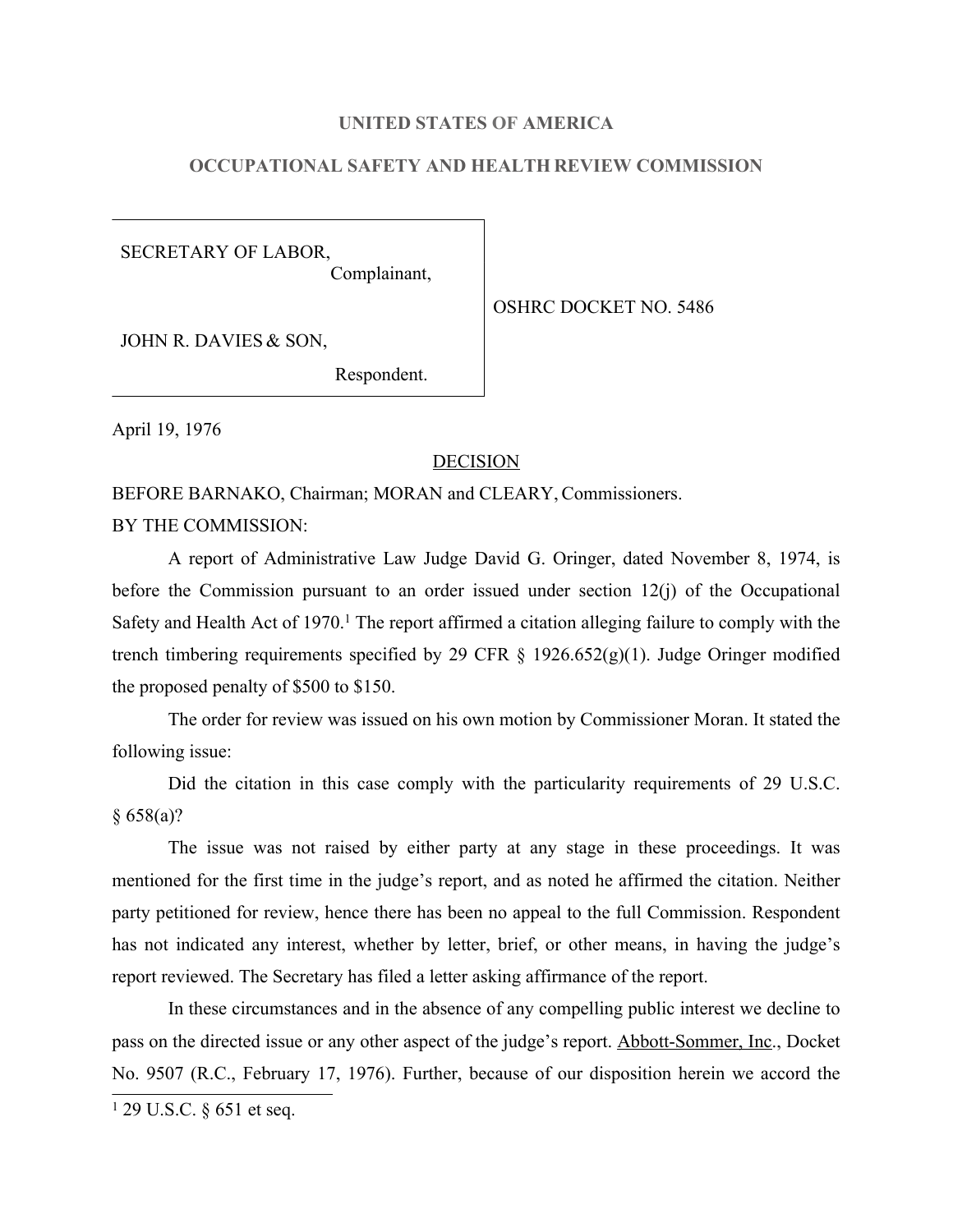judge's report the same precedential value as an unreviewed judge's decision, i.e., it is not binding on OSHRC judges. Accordingly, the judge's report is affirmed. So ORDERED.

FOR THE COMMISSION: William S. McLaughlin Executive Secretary Dated: April 19, 1976

MORAN, Commissioner, Dissenting:

The Commission again errs in refusing to address a viable issue<sup>2</sup> that was directed for review on the asserted ground that respondent failed to raise it below or pursue it here. They state that respondent 'has not indicated any interest . . . in having the judge's report reviewed.' This statement is not supported by the record and even if it was, it would not justify the tergiversation and terminological inexactitude which Messrs. Barnako and Cleary have served up in the majority opinion.

Silence on an issue on appeal does not necessarily mean that there is no interest. See Brennan v. Smoke-Craft, Inc., No. 74–2359 (9th Cir., February 13, 1976); Brennan v. OSAHRC and Santa Fe Trail Transport Company, 505 F.2d 869, 871 (5th Cir. 1975); Brennan v. OSAHRC and Hanovia Lamp Division, Canrad Precision Industries, 502 F.2d 946, 948 (3rd Cir. 1974).

A number of reasons could exist as to why the issue was not raised below or pursued here. The record establishes that this pro se respondent was so unknowledgeable of Review Commission procedures and the defenses cognizable under the Act that the judge felt compelled to intercede on his behalf during trial. Therefore, lack of knowledge may have been the reason for its silence. Other possibilities include insufficient time, finances, or other resources needed to pursue the matter here or to discover what was possible as a defense below.

The point of the matter is that various and sundry reasons exist to possibly explain respondent's silence. To conclude that disinterest is the reason defies logic, is unfair to the respondent, shirks our responsibility to address viable issues, and is unsupported by the record before us.

<sup>&</sup>lt;sup>2</sup> See, e.g., Secretary v. Abbott-Sommer, Inc., OSAHRC Docket No. 9507, February 17, 1976.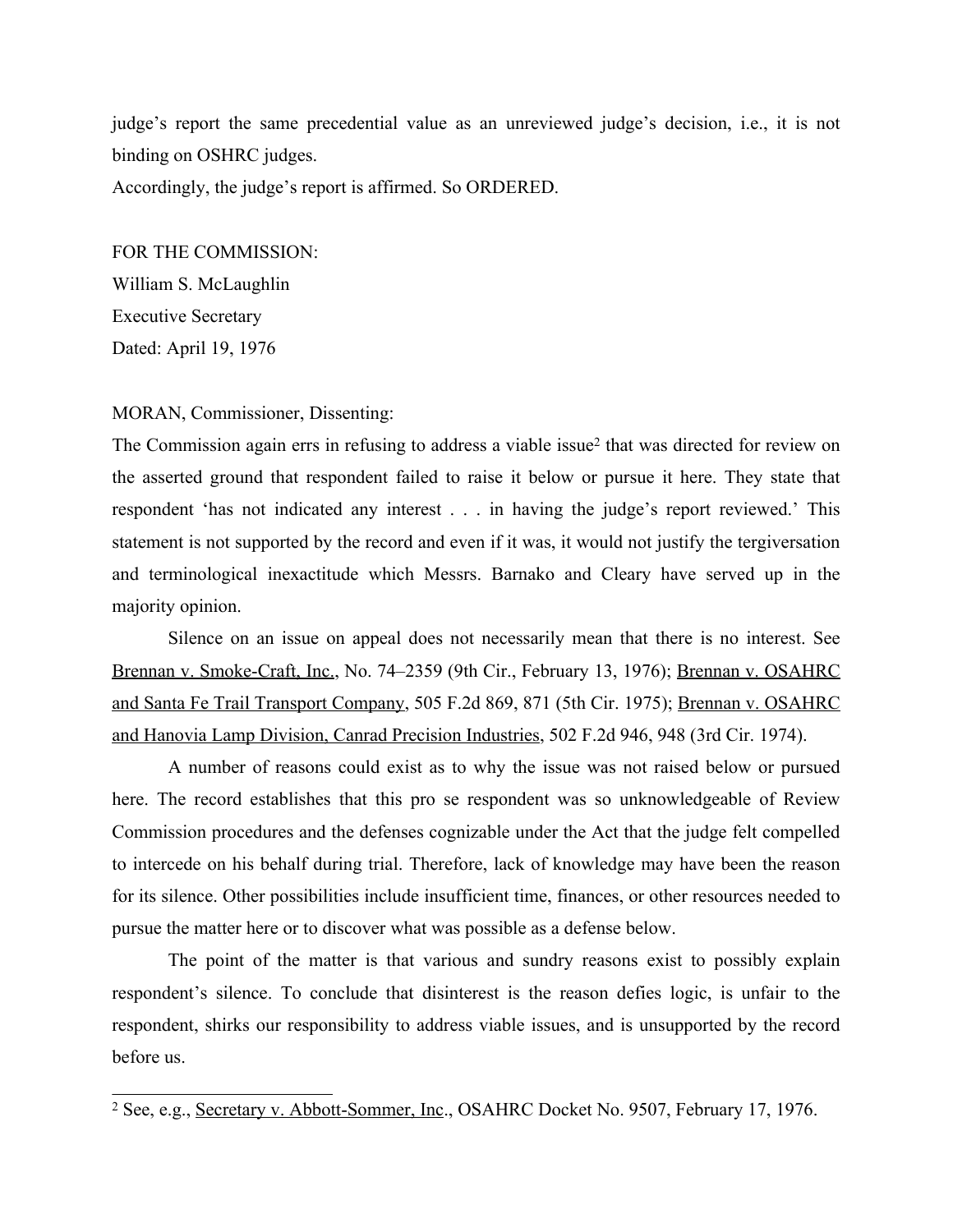The Commission is obligated to address the merits of review directed cases. See for example, the opinion of Mr. Cleary in Secretary v. Thorleif Larsen and Son, Inc., 12 OSAHRC 313, 314–315 (1973). Since I took an oath to faithfully discharge the duties of the office which I hold, I turn now to a discussion of the merits of this case. It is my opinion that the citation herein failed to meet the 'particularity' requirements set forth in 29 U.S.C. § 658(a). This section provides that:

'Each citation shall be in writing and shall describe with particularity the nature of the violation, including a reference to the  $\ldots$  standard  $\ldots$  alleged[ly]  $\ldots$ violated.' (Emphasis added.)

'Particularity' means that employers must be informed in the citation of the specific acts which allegedly constitute a failure to comply with the cited standard.<sup>3</sup> Secretary v. L. E. Myers Company, 16 OSAHRC 686, 687 (1975). This requirement is not met when the factual description in the citation is effectively nothing more than a recitation of the cited standard. See Secretary v. Union Camp Corporation, 5 OSAHRC 514 (1973).

The necessity for complainant to meet his statutory obligation is clear. Employers need this information in the citation in order to make the crucial and irrevocable decision of whether or not to contest it within the statutory period prescribed in 29 U.S.C. § 659(a).<sup>4</sup> If the cited employer decides not to contest, specificity of the factual description is needed in order to fully understand what hazard must be abated. Secretary v. J. L. Mabry Grading, Inc., 9 OSAHRC 98, 110 (1973). Additionally, specificity of facts gives employers an adequate opportunity to raise affirmative defenses. Secretary v. L. E. Myers Company, supra at 688.

In National Realty & Construction Co., Inc. v. OSAHRC, 489 F.2d 1257, 1264 (D.C. Cir. 1973), it was stated that:

'. . . the central function of the citation . . . is to alert a cited employer that it must contest the Secretary's allegations or pay the proposed fine. In the typical case, the more inaccurate or unhappily drafted is a citation, the more likely an employer will be to contest it. But a citation also serves to order an employer to correct the cited condition or practice, and a failure to correct is a punishable violation.'

<sup>3</sup> See Brennan v. OSAHRC and Hendrix, 511 F.2d 1139, 1142 (9th Cir. 1975).

<sup>4</sup> This section provides that:

'If, within fifteen working days from receipt of the notice [of proposed penalty] . . . the employer fails to notify the Secretary that he intends to contest the citation or proposed assessment of penalty . . . the citation and the assessment, as proposed, shall be deemed a final order of the Commission and not subject to review by any court or agency.'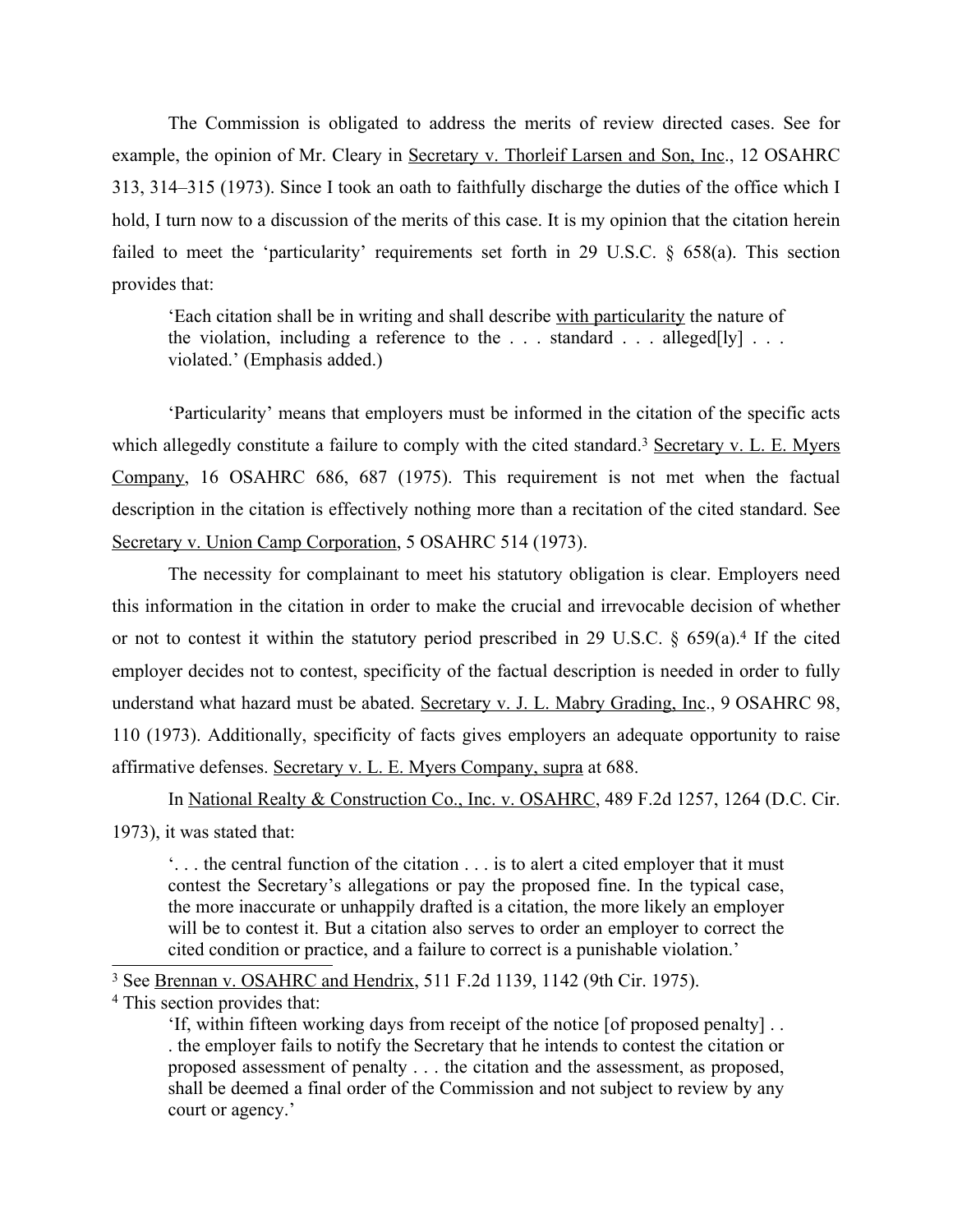Analyzing—in this light—the factual description in this citation, it is evident that the 'particularity' requirement was not met. Respondent was cited for allegedly failing to comply with the requirements of 29 C.F.R.  $\S$  1926.652(g)(1), which provides that:

'Minimum requirements for trench timbering shall be in accordance with Table P–2.'

The citation described the facts which allegedly constituted a failure to comply with this standard as follows:

'Employer failed to install trench timbering in accordance with the minimum requirements for trench shoring, as set forth in Table P–2. Location is Station 3  $\&$ 90.'

This description of the facts is nothing more than a reiteration of the wording of the standard. The Judge below, concluding that this description did not describe the nature of the violation with 'particularity,' stated that:

'The citation did not recite whether the violation was of the minimum dimension of the upright [specifications set forth in Table P–2, as incorporated by reference in the cited standard], or in the spacing of the upright, the minimum dimension of the stringers, the maximum spacing of the stringers, and [this] . . . may well have led to dismissal of the charge.'

I agree with these conclusions, but disagree with the Judge's action in allowing the complainant to remedy the defect by amendment of the citation. As I have recently explained in Secretary v. Warnel Corporation, OSAHRC Docket No. 4537, March 31, 1976 (dissenting opinion), a citation is a unique document to which the liberal rules of amendment in the Federal Rules of Civil Procedure do not apply. Therefore, I would vacate the citation and penalty assessment therefor.

Finally, I must register my disagreement with my colleagues' unsupported assertion regarding the precedential value of the Judge's decision. Congress provided in 29 U.S.C. § 661(i) that:

'The report of the hearing examiner shall become the final order of the Commission within thirty days after such report . . . unless within such period any Commission member has directed that such report shall be reviewed by the Commission.' (Emphasis added.)

This section makes it clear that Judge's decisions are decisions of this Commission unless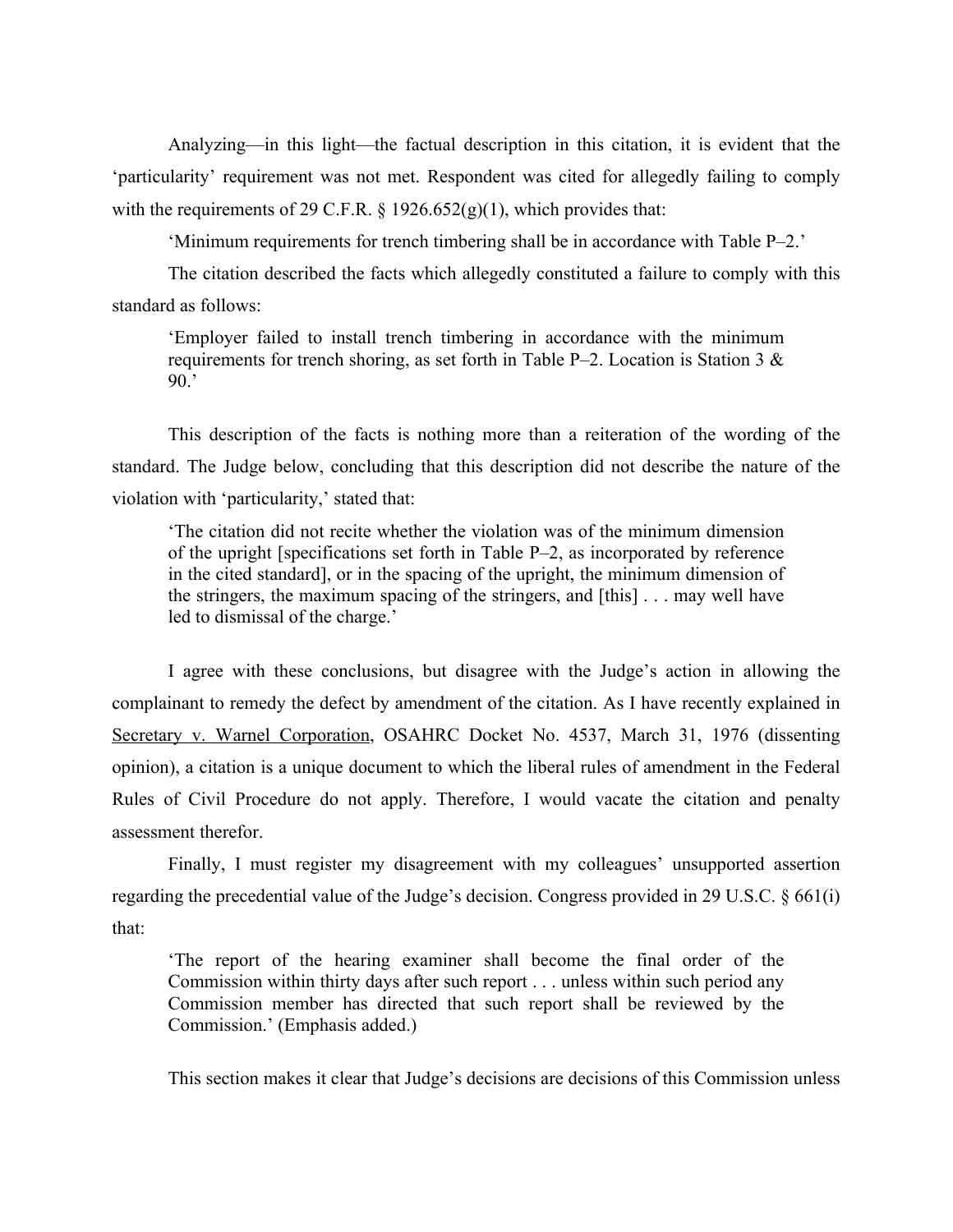modified by the Commission following a direction for review under this section.

The decisions of the United States Courts of Appeal indicate agreement with this opinion. For example, on appeal of Secretary v. Felton Construction Company, 8 OSAHRC 327 (1974), the United States Court of Appeals for the Ninth Circuit, the jurisdiction in which the instant case arose, considered a decision of Review Commission Judge Stuller which had not been reviewed by the Commission members. Felton Construction Company v. OSAHRC, 518 F.2d 49 (9th Cir. 1975). The court used the following language in considering the Judge's decision: '. . . the Commission found,' '. . . the hearing examiner's order became the final order of the Commission,' '. . . the Commission's order.'

There is no court decision that treats an unreviewed decision of a Review Commission Judge any differently than the Ninth Circuit did in Felton Construction. The courts have uniformly treated a Judge's decision the same as those rendered by the three Commission members. Such treatment is, of course, exactly what the Act contemplates and what its language specifically provides. Accordingly, Judge Oringer's decision is attached hereto as Appendix A in order that it may be given the weight to which it is entitled.

#### APPENDIX A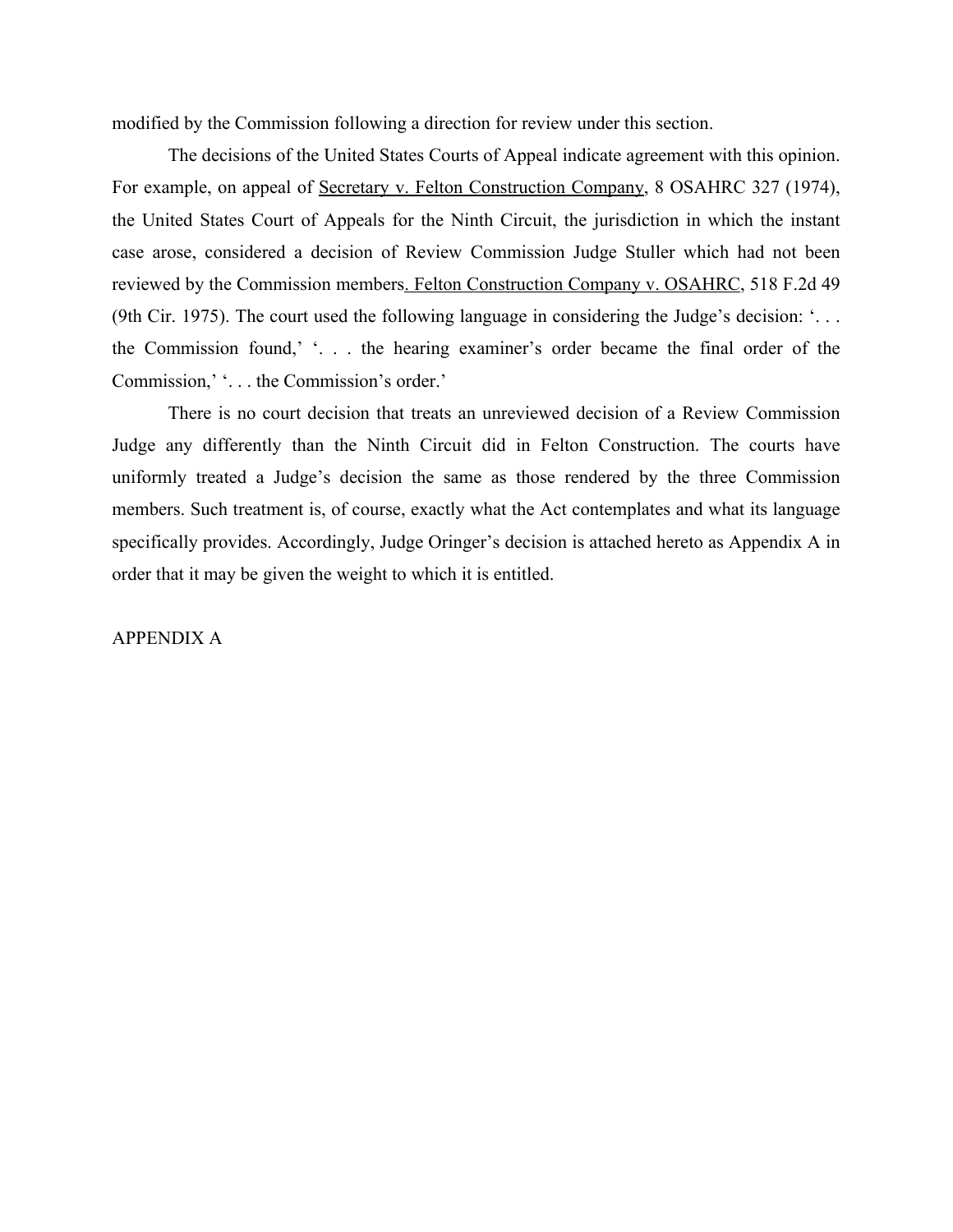### **UNITED STATES OF AMERICA**

## **OCCUPATIONAL SAFETY AND HEALTH REVIEW COMMISSION**

SECRETARY OF LABOR, Complainant,

OSHRC DOCKET NO. 5486

JOHN R. DAVIES & SON,

Respondent.

FINAL ORDER DATE: December 9, 1974

Appearances:

For the Secretary of Labor: Altero D'Agostini, Regional Solicitor; John M. Orban, Associate Regional Solicitor; Beverly B. Lord, Attorney U.S. Department of Labor Office of the Solicitor 300 North Los Angeles Street Room 7313 Federal Building Los Angeles, California 90012

For the Respondent

John R. Davies, Jr. John R. Davies & Son 2101 East Lambert Road La Habra, California 90631

For the Employees

Paul R. Guzman, Business Agent Laborers International Union of America 1/832 East Chestnut Street Santa Ana, California

#### DECISION AND ORDER

David G. Oringer, Judge:

This is a proceeding under Section 10c of the Occupational Safety and Health Act of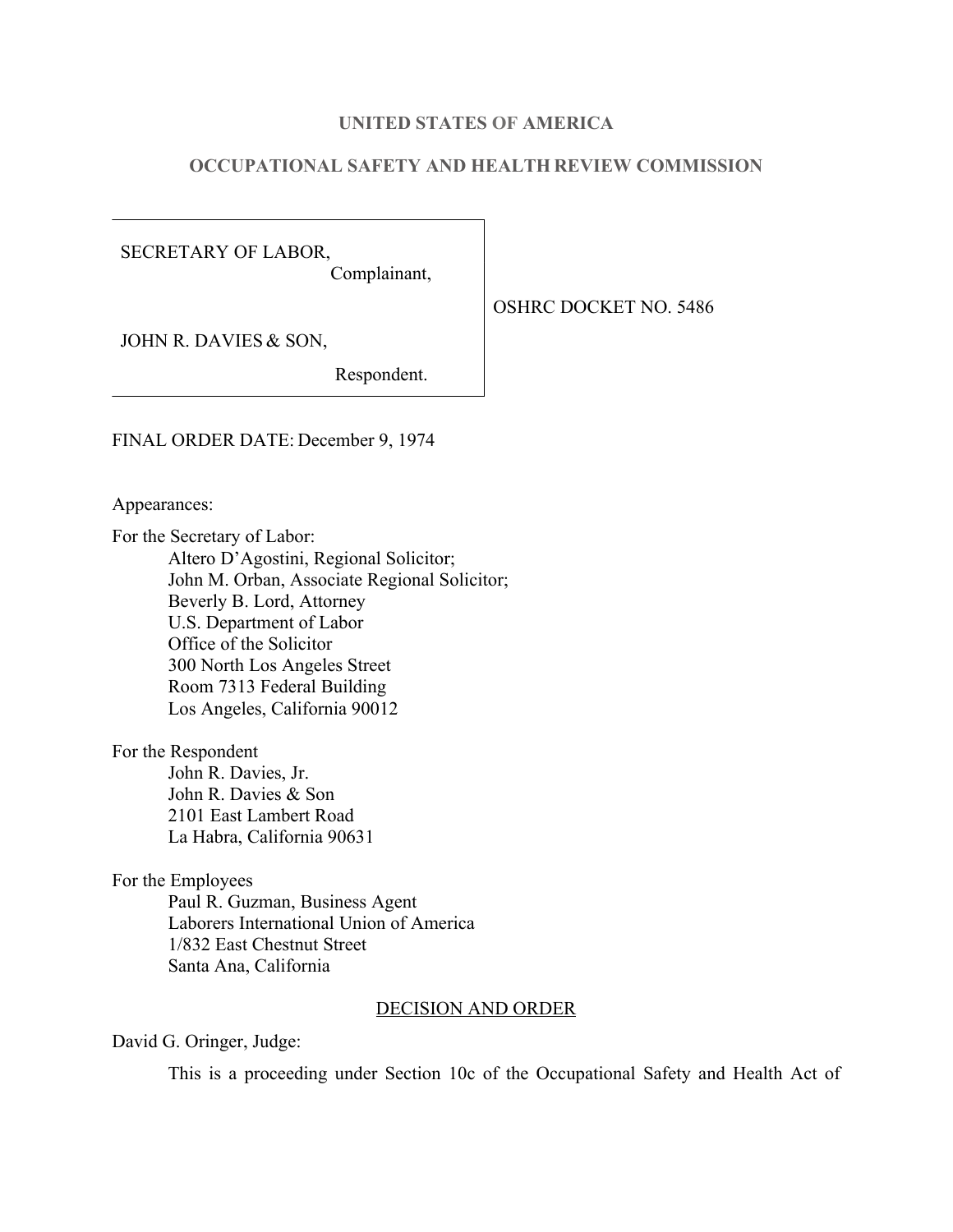1970, 29 U.S.C. 651 et seq. (hereinafter referred to as 'the Act') to review a citation for serious violation issued by the Secretary of Labor (hereinafter referred to as 'Complainant') pursuant to Section 9(a), and a proposed assessment of penalty in the amount of \$550, thereon issued, pursuant to Section 10(a) of the Act.

The citation issued on or about November 9, 1973, alleges that as a result of an inspection of the employer's workplace on November 1, 1973, the employer, (hereinafter referred to as 'Respondent'), at a workplace under its ownership, operation, and/or control, violated one occupational safety and health standard duly promulgated pursuant to Section 6(a) of the Act, in a serious manner.

The standard allegedly violated by the respondent reads as follows:

1. 29 C.F.R. 1926.652(g)(1) (1) Minimum requirements for trench timbering shall be in accordance with Table P–2. (See Table P–2, Annexed to Decision.)

The violation, as alleged by the complainant, is described as follows:

| <b>Standard</b>          | Description of Alleged Violation                          |
|--------------------------|-----------------------------------------------------------|
| 29 C.F.R. 1926.652(g)(1) | Employer failed to install trench timbering in            |
|                          | accordance with the minimum requirements for              |
|                          | trench shoring, as set forth in Table $P-2$ . Location is |
|                          | Station $3 + 90$ .                                        |

Notification of proposed penalty was issued to the respondent by the complainant, on even date, to wit, November 9, 1973, proposing a penalty of \$550 for the alleged serious violation. On or about November 19, 1973, the respondent filed a timely Notice of Contest with a representative of the Secretary of Labor, contesting the citation and the proposed penalty. The case was assigned to the undersigned on February 1, 1974 for hearing and disposition pursuant to Section 12(e) of the Act.

Pursuant to notice, the trial of this case was held on March 5, 1974 in Los Angeles, California.

Having heard the testimony and observed the demeanor of the witnesses, and having considered the same, together with the citation, notification of proposed penalty, notice of contest, pleadings, representations, stipulations and admissions of the parties, it is concluded that substantial evidence, on the record considered as a whole, supports the following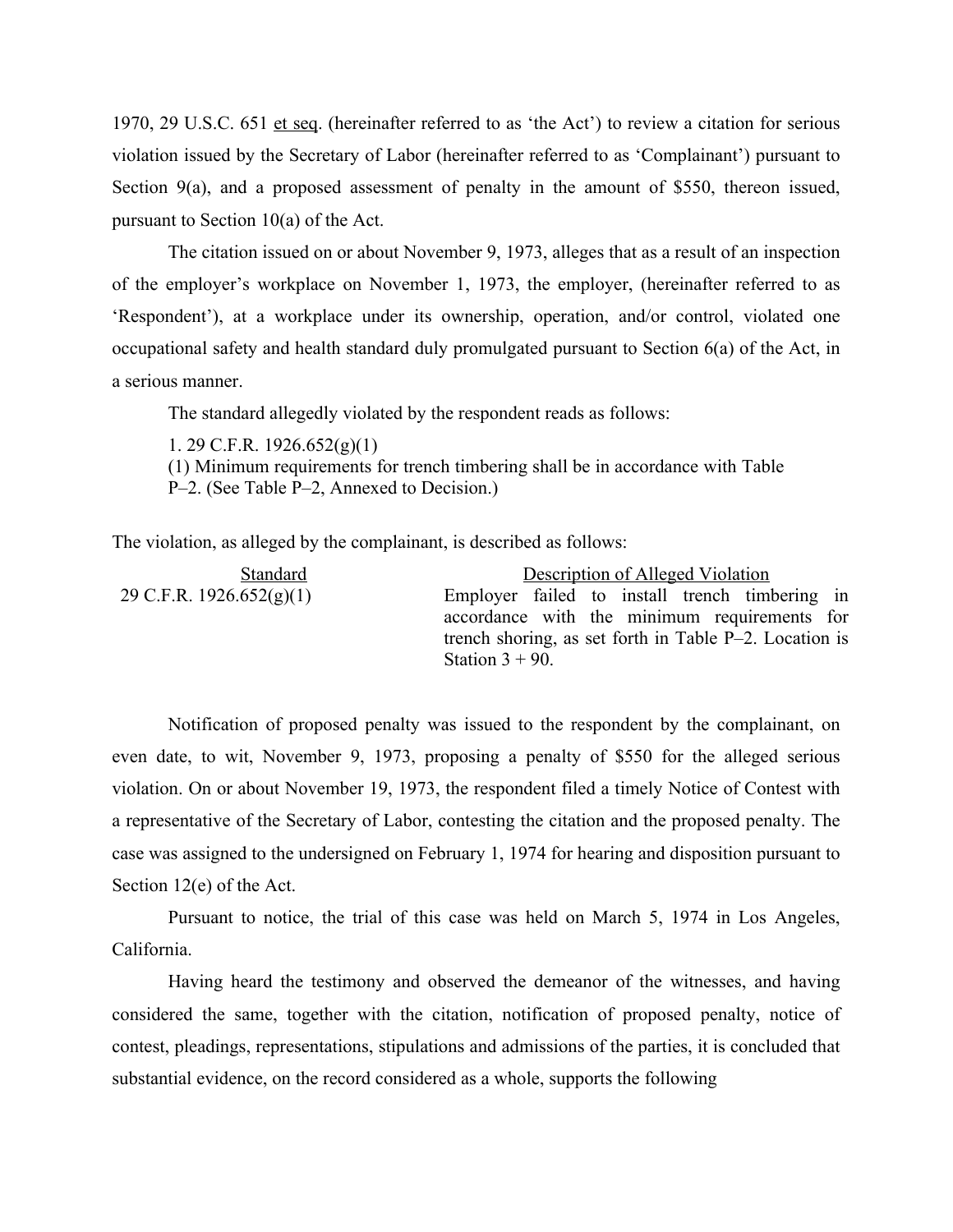#### FINDINGS OF FACT

1. The respondent, John R. Davies & Son, is engaged in the construction business and uses equipment which has been manufactured outside the State of California. In addition thereto, he receives correspondence from outside the State of California (Tr., p.5).

2. During the year the inspection took place, the average number of employees of the respondent was 69. At the time of the hearing the employer employed approximately 48 employees (Tr. p. 4).

3. On November 1, 1973 the Occupational Safety and Health Administration conducted an inspection of the respondent's worksite located at 7th Street and Channel Drive in Long Beach, California (Tr. p. 5).

4. At the time in question, the respondent was under contract with the Bixby Ranch Company to lay underground utilities of power and telephone lines (Tr. p. 5).

5. On November 9, 1973, as a result of an inspection by an authorized representative of the complainant on November 1, 1973 conducted at a workplace wherein the respondent employed employees, the aforesaid respondent was issued one citation alleging a serious violation of that standard found at 29 C.F.R.  $1926.652(g)(1)$ , as well as a notification of proposed penalty, proposing a penalty in the amount of \$550 for the alleged serious violation (Citation, Notification of Proposed Penalty, Complaint).

6. The respondent filed a timely notice of contest (Notice of Contest).

7. At the time of the inspection herein concerned, at station location number  $3 + 90$ , the trench was 8 feet deep, approximately 46 inches wide, and approximately 250 feet long (Tr. p. 19).

8. The trench was in soft, loose, sandy material (Tr. p. 19, 84).

9. The trench contained a ladder as a means of access. There was also a shovel in the trench (Tr. 20, 21). The trench was shored with uprights and jacks. The spacing of the horizontal uprights was approximately 8 feet apart (Tr. p. 21, 22).

10. During the inspection, an employee came out of the trench by virtue of the means of access which was a ladder in the vault area (Tr. 16, 20, 21).

11. The employee of the respondent, one Jesus Ruiz, was apparently the only employee exposed and the record does not disclose how long the employee was in the trench (Tr. p.  $1-166$ ).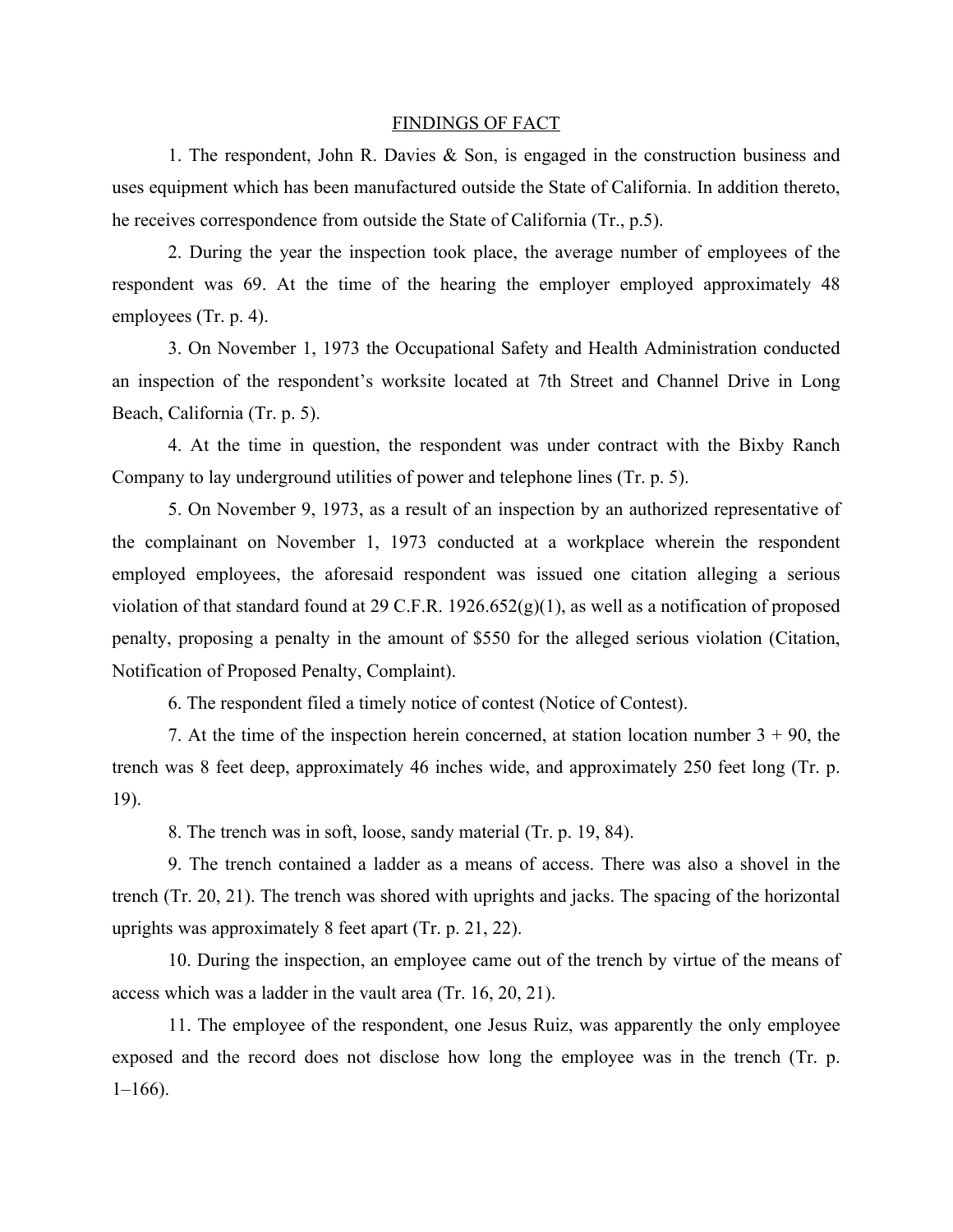12. Shoring that is provided for a trench which does not meet the standards creates a hazard of collapse of the sides of the trench. In the event of a trench collapse, there is a probability that death or serious injury would occur (Tr. p. 110).

13. A reading of Table p–2 that gives the minimum requirements for trench shoring as part of that standard under 29 C.F.R. 1926.652, reveals that minimum requirements for trench shoring require maximum spacing of six feet and, in soft, sandy or loose soil there should be closed sheeting, neither of which existed in the trench in question. (See that standard found at 29 C.F.R. 1926.652 and Table P–2 therein.)

14. The penalty proposed for the serious violation alleged in the instant cause was inappropriate (Tr. p. 1–166).

#### OPINION

In this cause the respondent represented his company, unaccompanied by counsel. Certain objections that may have been raised, had he been represented by counsel, were not raised in the instant cause. In my opinion, the citation in this case does not describe the violation with sufficient particularity. The description of the alleged violation, in the citation, relates that 'employer failed to install trench timbering in accordance with the minimum requirements for trench shoring, as set forth in Table P–2, location station  $3 + 90$ .

I do not believe that the citation states the violation with sufficient particularity as required by the governing Act. Table P–2 gives minimum requirements for uprights, stringers, cross braces, and gives maximum spacing for various types of soil. The citation did not recite whether the violation was of the minimum dimension of the upright, or in the spacing of the upright, the minimum dimension of the stringers, the maximum spacing of the stringers, and, if similarly stated in the complaint, may well have led to a dismissal of the charge. The complaint, however, remedied the defect by relating that the failure of the respondent was in using uprights which were spaced a distance of 8 feet between each upright.

In a Commission decision, the majority opinion decided that a defective citation may be cured by a subsequent pleading in a proceeding brought pursuant to Section 10 of the Act, Secretary of Labor v. J. L. Mabry Grading, Inc., DOCKET No. 285, decided April 27, 1973. Inasmuch as this tribunal is constrained to follow that Commission decision, the complaint was sufficiently particular to advise the respondent of what he allegedly violated and therefore constituted due process of law.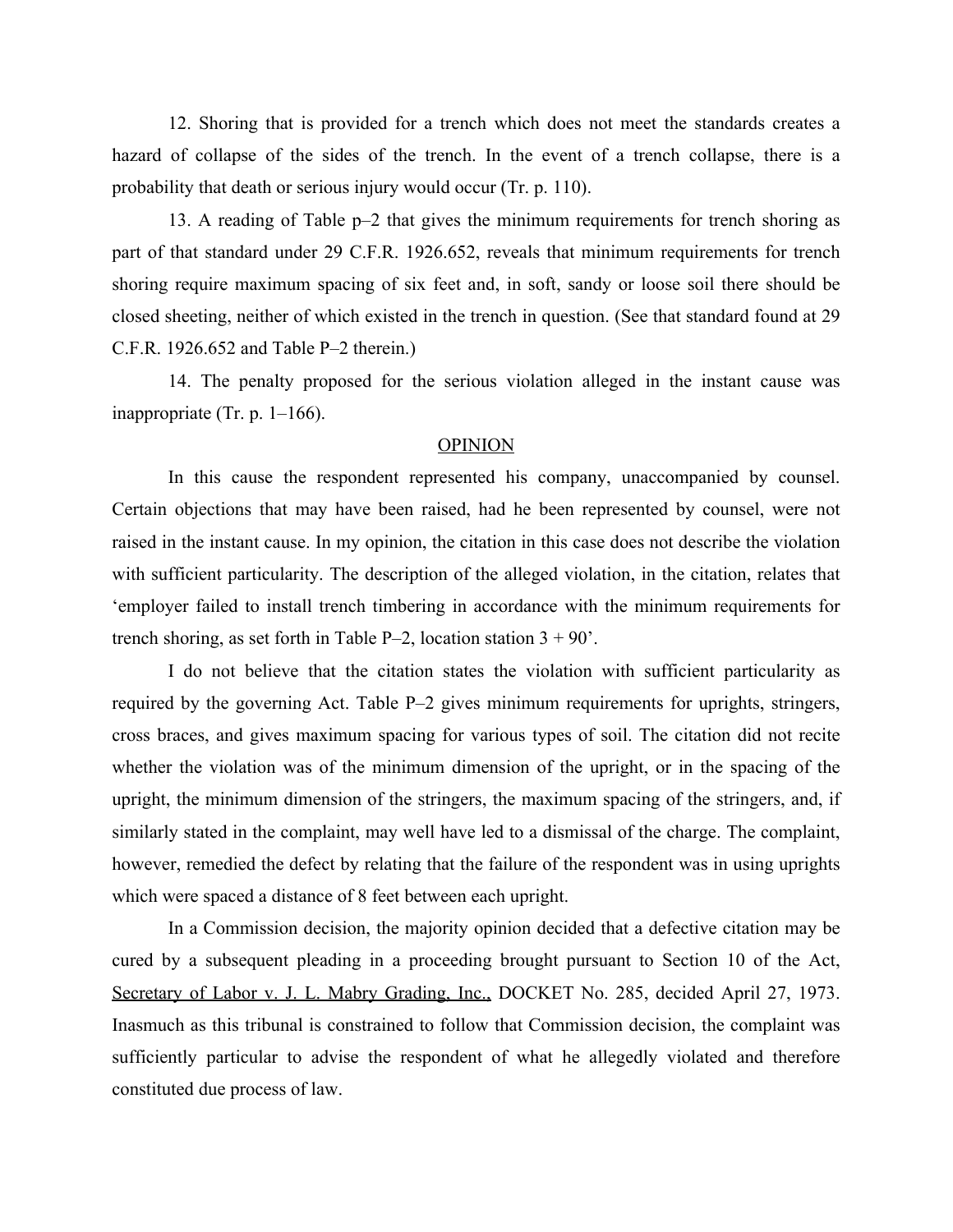In my opinion, the compliance officer did observe Mr. Ruiz exiting from the trench at the site and time of the inspection. While Mr. Guzman, in his zeal to help take the statement of Ruiz, used the word 'loamy' rather than 'loose', in my opinion this soil was, in fact, described by Mr. Ruiz in Spanish, at the time that he made the statement, as 'tierra suelta', or loose soil.

The respondent argues that inasmuch as the foreman or supervisor had to go about with the compliance officer, if Mr. Ruiz was exposed it was because the foreman was not present. I do not find this a telling argument in view of Mr. Fegley's testimony on page 159 of the transcript, where he stated that he occasionally leaves the site and being that his truck driver has been around 20 years and Mr. Ruiz for 17 years and his operator and carpenter each for four years, the employees know what to do and they do not shut down the job site when he leaves. On page 160 of the transcript, in answer to the question, 'We're talking about men who know what to do in your absence'. Mr. Fegley stated, 'That's right'. In other words, the foreman depended upon the men to perform their jobs in his absence.

In reading Mr. Ruiz's testimony and his statement and observing him on the stand, it is my opinion that he was in the trench and was exposed. I further believe that the employer was under the impression that 8-foot spaced uprights may have been sufficient. I credit Mr. Raymond's testimony on page 14 that Mr. Fegley told him that the State called for 8-foot spacing between uprights. Interestingly enough, if I correctly understand the testimony on page 14 about the first trench, the respondent was told to and did bring the spacing up to the minimum, which was 6 feet, despite the fact that the first trench observed was between 4-feet 8 inches and 5-feet deep, and therefore the respondent was not mandated so to do by the standard. The first trench was 5 feet or less in depth, so that anything that the respondent did in response to the compliance officer's suggestions was not necessary on his part, inasmuch as the standard does not require sheeting and does not require such bracing, in a trench that is not in excess of 5 feet in depth. Anything required by the compliance officer in the first trench about which he testified was ultra vires and the cooperation by the respondent was certainly more than necessary. However, in the second trench, in my opinion, the violation came about as a lack of understanding of federal shoring requirements by the respondent. I do credit the compliance officer's testimony that Mr. Fegley was under the impression that the uprights had to be spaced 8 feet apart rather than 6 feet apart (Tr., p. 14).

It is my opinion that there is sufficient proof that Mr. Ruiz was exposed in the trench, so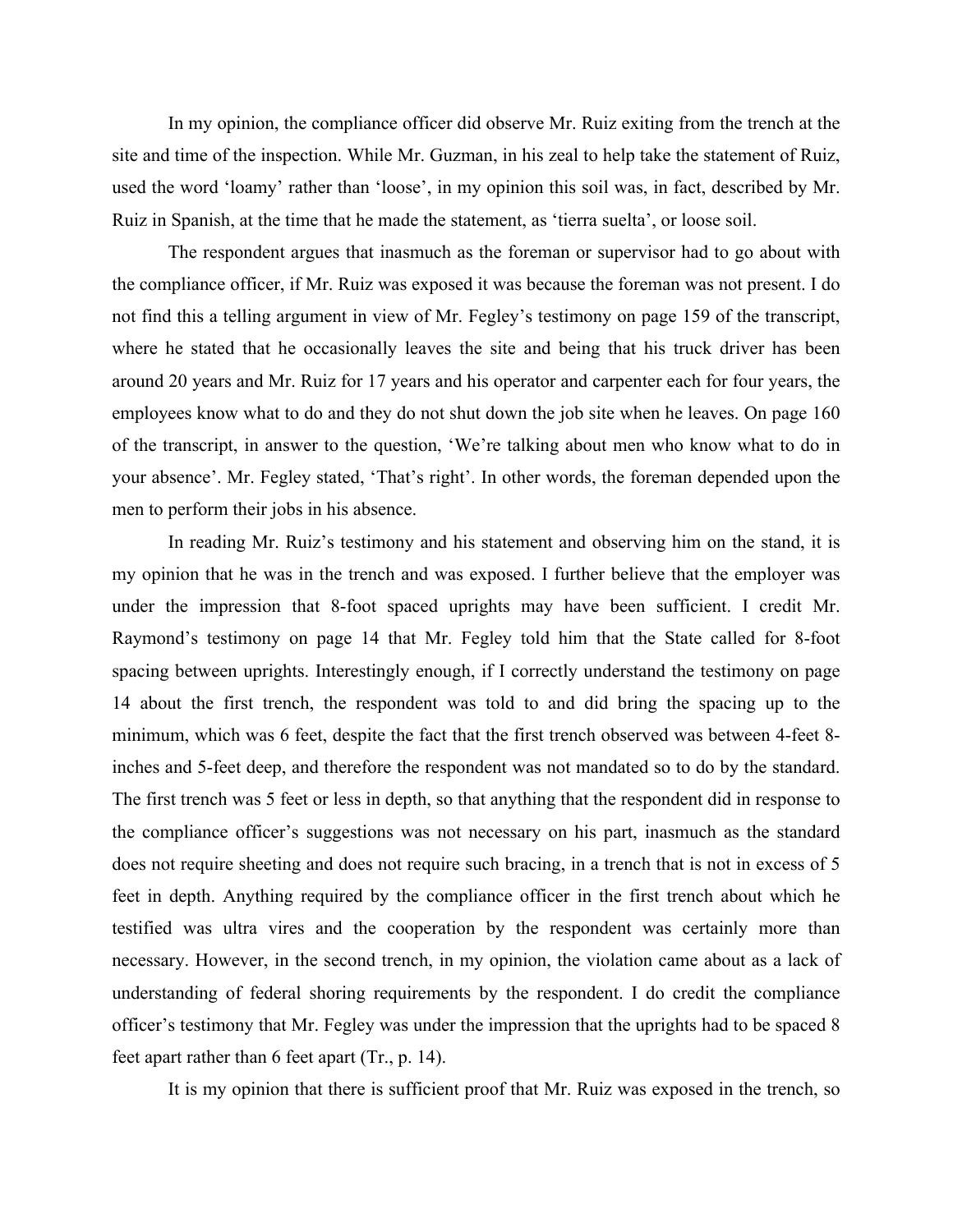that technically a violation existed.

While the gravity was much less than that in many, many serious cases, and the exposure in this case was minimal and the cooperation excellent, nevertheless the violation was proven to be a serious one in that credible testimony was adduced that there was a danger of collapse of the trench and that in the event of collapse of the trench serious injury or death could result. It is patently obvious that a reading of the standard at Table P–2 thereof would have advised the respondent that the standard requires no more than 6 feet between uprights and a measuring of the uprights would clearly reflect that they were 8 feet apart rather than 6 feet. I further believe that it was the common usage of the respondent to space his uprights 8 feet apart because of a misunderstanding of the requirement of the federal standards.

In considering the penalty, however, in view of the extreme cooperation of the defendant in correcting the spacing of uprights in a trench where it was not required, its immediate attempts to correct whatever was wrong throughout the project, the fact that only one man was exposed and the record being absent of any evidence as to how long the exposure took place, mitigation of the proposed penalty is appropriate. The employee was not asked how long he was in the trench, whether it was a second, a minute, five minutes or an hour. In addition thereto, there was shoring in the trench, although it lacked two feet from the minimum. The violation alleged is that the respondent did not meet the minimum requirements of trenching, which is an implicit admission by the Secretary that only minimum trenching requirements were necessary and therefore his proof of soft, sandy or filled earth was in reality not necessary to the charge, inasmuch as the minimum requirements of spacing were 6 feet. The fact that there was shoring that lacked the 2-foot differential certainly decreases the hazard, just as the lack of proof as to the length of time of exposure decreases the exposure. Further, in my opinion, in view of what I consider was more than adequate cooperation, I find the penalty to be excessive in the instant premises and assess a penalty of \$150 in lieu of the \$550 penalty proposed therefor.

Based on the foregoing considerations, the Judge makes the following

### CONCLUSIONS OF LAW

1. At all times herein mentioned, this respondent was engaged in a business affecting commerce, within the meaning of Section 3 (5) of the Occupational Safety and Health Act of 1970.

2. The respondent was, on the date of inspection at its workplace herein concerned, and at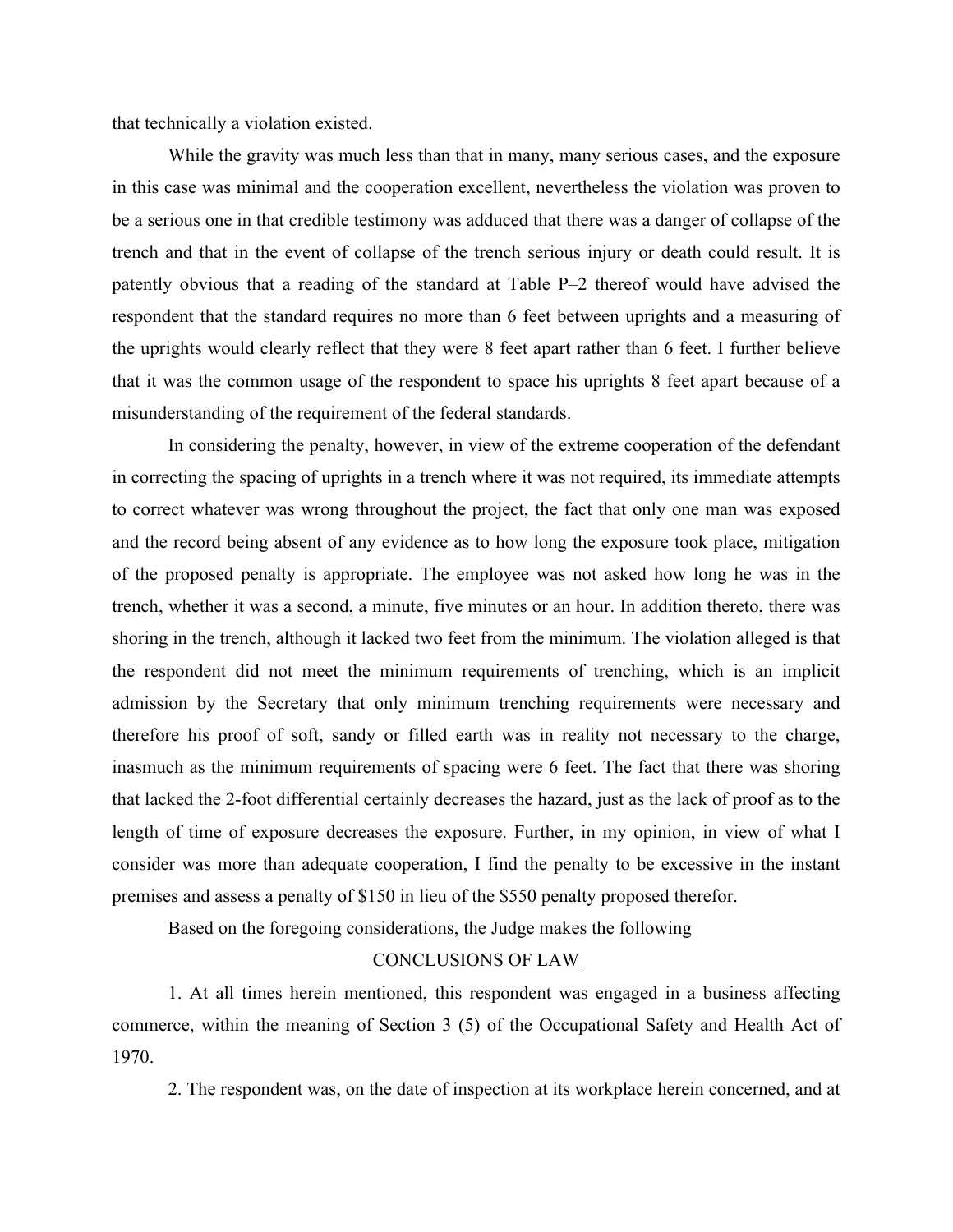all times mentioned herein, an employer subject to the safety and health regulations promulgated by the Secretary of Labor and referred to in the citation and complaint herein.

3. The respondent, on the day of the inspection herein concerned, was in serious violation of that standard found at 29 C.F.R.  $1926.652(g)(1)$ .

4. The penalty of \$550 proposed for the alleged serious violation in that standard found at 29 C.F.R.  $1926.652(g)(1)$ , found proven herein, is inappropriate, and is herewith modified to the sum of \$150.

In view of the foregoing, good cause appearing therefor, it is ORDERED that:

1. The serious violation, alleged in the complaint, to wit, of that standard found at 29 C.F.R.  $1926.652(g)(1)$ , be, and the same, is herewith AFFIRMED.

2. The penalty proposed for the serious violation, found proven in 1. above, in the sum of \$550, is inappropriate, and is herewith MODIFIED to the sum of \$150.

# SO ORDERED

David G. Oringer, Judge, OSAHRC Dated: November 8, 1974 APPENDIX A